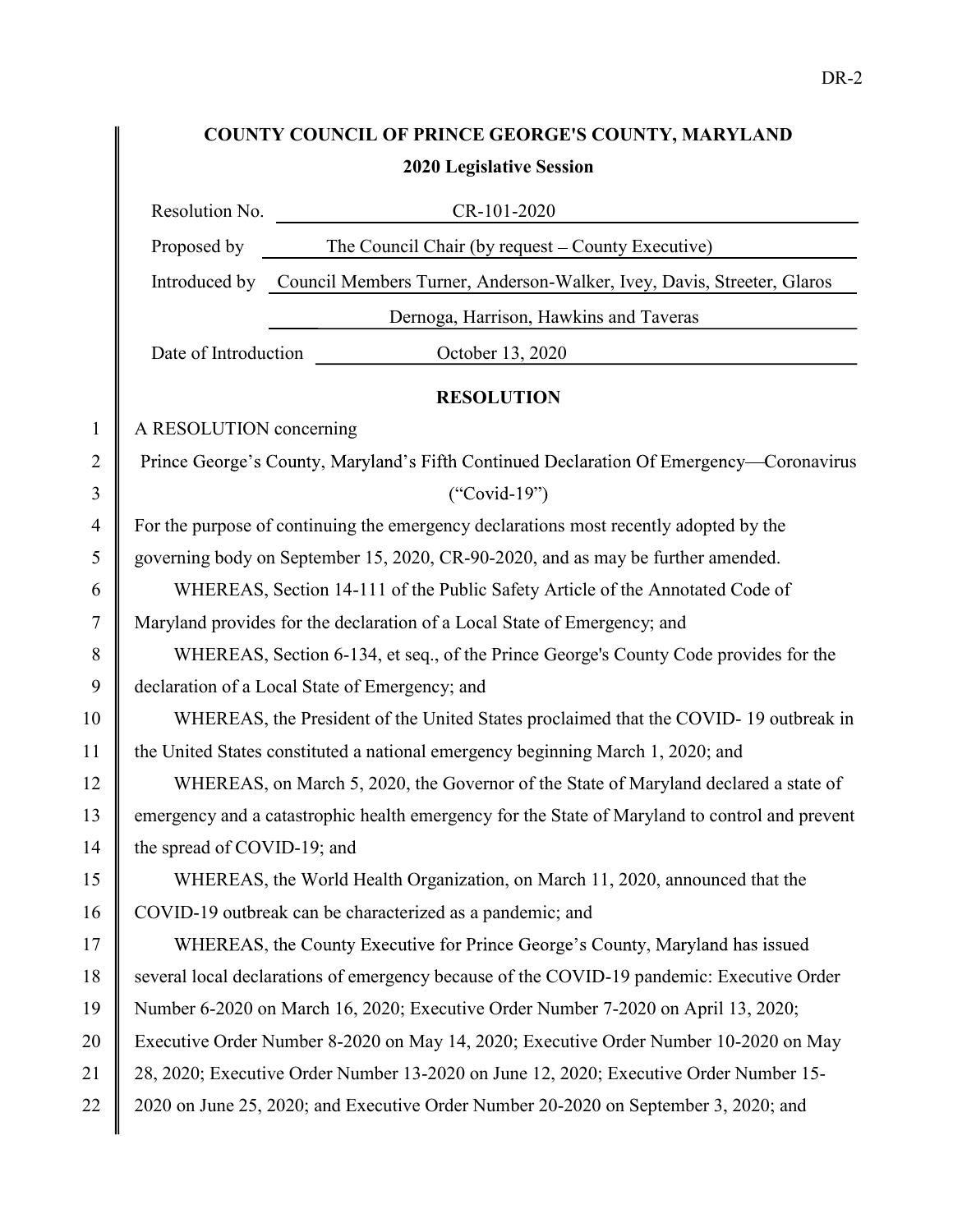CR-101-2020 (DR-2)

1 WHEREAS, the number of COVID-19 positive cases in the County is more than 30,600, 2 with more than 4000 hospitalizations and approximately 826 deaths; and

 $3 \parallel$  WHEREAS, based upon data analysis as of October 7, 2020, the County's infection rate is 4  $\parallel$  1, its positivity rate is 4.2%, and, the average daily case rate is 11.2 per 100,000 residents; and

 $\frac{1}{5}$  WHEREAS, the County's health care system continues to need resources to effectively  $6 \parallel$  combat this emergency; and

 $7 \parallel$  WHEREAS, as of August 2020, the County's unemployment rate was 9% (not seasonally 8 || adjusted) compared to the State's rate of 7%, resulting in the County having the second highest 9 unemployment rate in the State and the most unemployed persons in the State with 10 | approximately 47,010 unemployed residents; and

11 WHEREAS, Section 14-111 (b) (1) of the Public Safety Article of the Annotated Code of 12 Maryland states that the consent of the governing body is needed if a local declaration is 13 continued or renewed for more than 30 days; and

14 WHEREAS, the Order of the Governor of the State of Maryland Number 20-09-28-01, 15 issued September 28, 2020, specifically authorized political subdivisions to issue more restrictive 16 orders than issued by the Governor including requiring any businesses, organizations, 17 establishments, or facilities to close or modify their operations; and/or requiring individuals to 18 remain indoors or to refrain from congregating; and

19 WHEREAS, CR-90-2020 remains in effective through October 16, 2020 at 5:00 p.m., 20 unless amended or terminated sooner by the County Executive; and

21 WHEREAS, COVID-19 continues to pose an imminent threat to the health, safety and 22 welfare of County residents;

23 WHEREAS, because Prince George's County, Maryland remains in the medium risk 24 category, has seen slight increases in relevant metrics, health experts predict a second wave of 25 new COVID-19 cases, upcoming winter months will lead to persons staying inside more, and the 26 approaching influenza season, it is necessary that the County remain at Phase 2 of reopening:

27 NOW, THEREFORE, BE IT RESOLVED by the County Council of Prince George's  $28 \parallel$  County, Maryland, that Prince George's County, Maryland continue under a declaration of 29 emergency due to the COVID-19 outbreak;

30 THE IS FURTHER ORDERED that the Prince George's County Emergency Operations Plan 31 | remain in full force and effect until terminated by the County Executive; and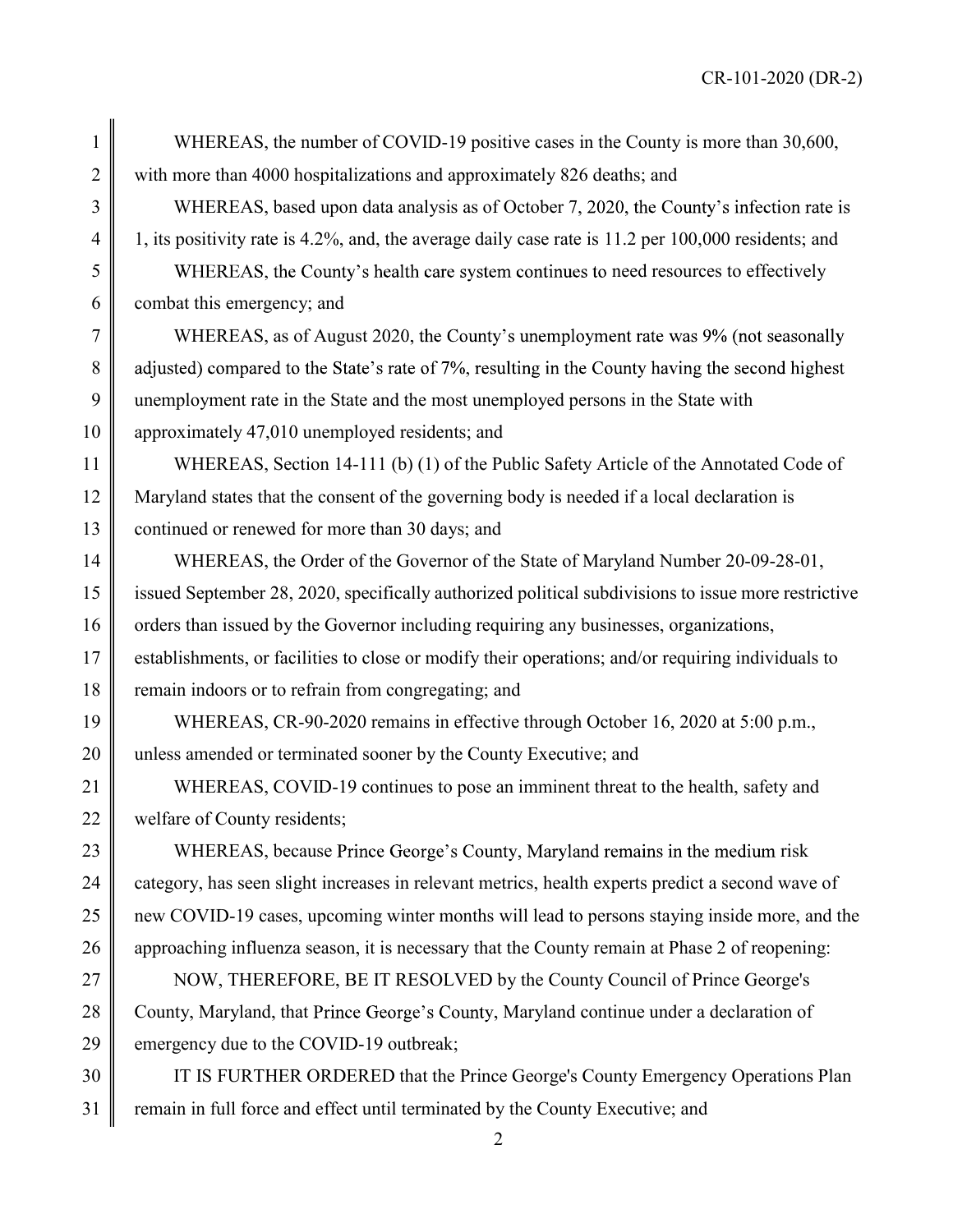1 **I** IT IS FURTHER ORDERED that Prince George's County, Maryland continue in 2 Phase 2 of its reopening; and

3 THE 3 IT IS FURTHER ORDERED that it is necessary and reasonable to save lives and to prevent 4 the further spread of COVID- 19, the orders set forth in Attachment A of this Resolution are 5 fully incorporated and adopted herein; and

6 IT IS FURTHER ORDERED that these rules set forth in this Resolution and Attachment A 7 will go into effect on October 16, 2020 at 5:01 p.m.; and

8 I IT IS FURTHER ORDERED that the directives set forth herein will be enforced by the 9 | Prince George's County Health Department, with the assistance of Prince George's County law 10 enforcement and other appropriate County employees as determined by the Chief Administrative 11 | Officer, as needed; and

12 **IT IS FURTHER ORDERED** the County will continue to conduct scheduled and 13 unscheduled inspections of retail, restaurant and business establishments to check for compliance 14 with this Resolution. Non-compliance may subject the owner and/or operator to a fine not 15 cxceeding \$1,000 pursuant to the Prince George's County Code, may subject the establishments 16 to closure pursuant to the legal authority of the Health Officer and/or other legal authority; and

17 **I** IT IS FURTHER ORDERED that a person who knowingly and willfully violates this 18 Resolution is guilty of a misdemeanor and on conviction is subject to imprisonment not 19 exceeding one year or a fine not exceeding \$5,000 or both.

20 **I** IT IS FURTHER ORDERED that the Executive Branch continue to provide weekly 21 Updates to the Council Chair or Vice Chair; and

22 | IT IS FURTHER ORDERED this declaration supersedes any inconsistent provision of any 23 prior Executive Order or Health Directive; and

24  $\parallel$  IT IS FURTHER ORDERED that the provisions of the Resolution are severable such that if  $25$  any provision of this Resolution or its application to any person, entity, or circumstance is held 26 invalid by any court of competent jurisdiction, all other provisions or applications of this 27 Resolution hall remain in effect to the extent possible without the invalid provision or 28 || application; and

29  $\parallel$  IT IS FURTHER ORDERED that this declaration of emergency shall stay in effect through 30 November 12, 2020 at 5:00 p.m., unless amended or terminated sooner by the County Executive  $31 \parallel \text{or}$  as extended by a subsequent resolution of the governing body.